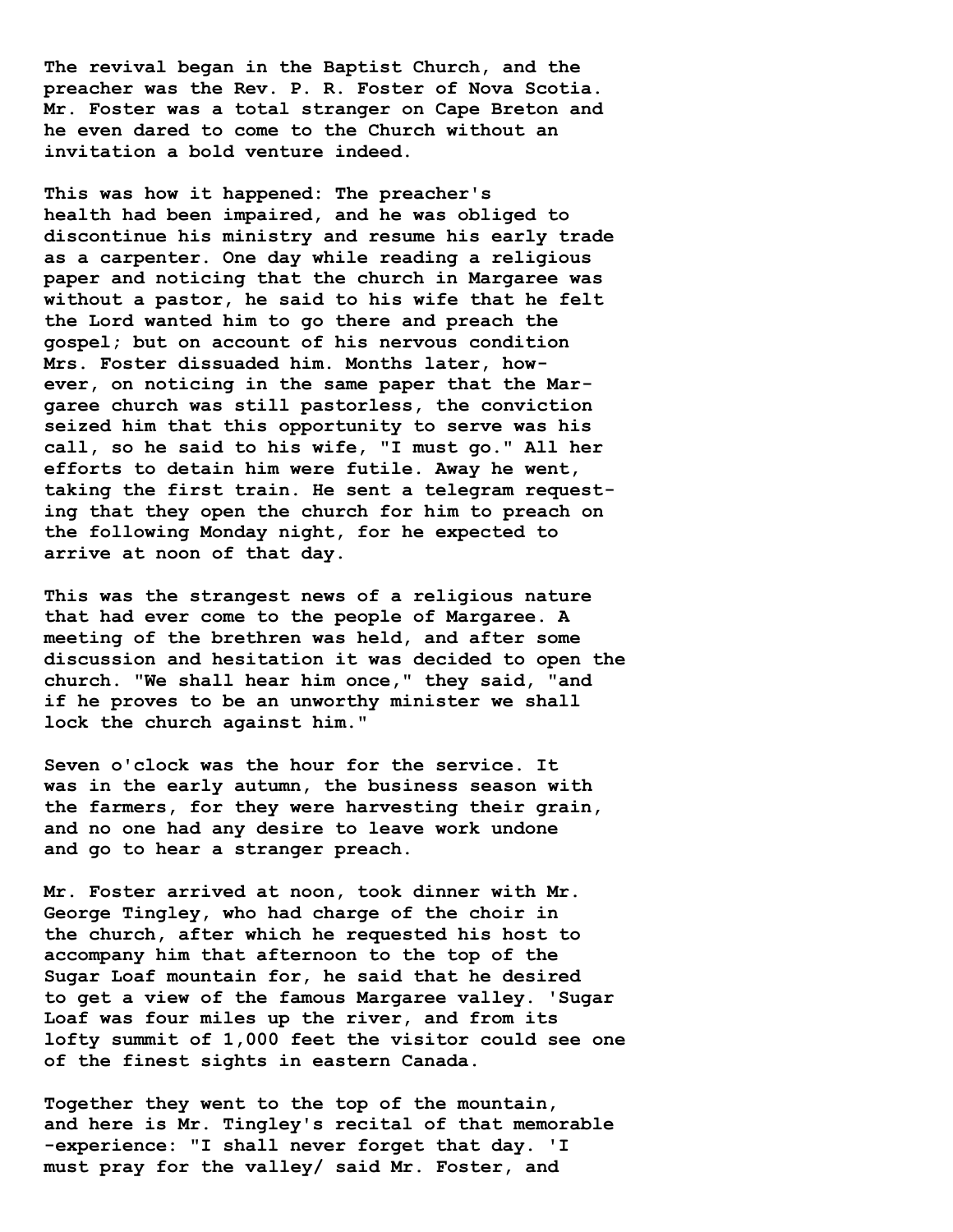**instantly he dropped upon his knees. And such a prayer. It is too sacred to relate. For more than an hour he prayed, first for the aged, just on the edge of the grave, then for the middle-aged, then for the children. He labored like a man seeking to rescue the perishing from some overwhelming disaster. The perspiration rolled over his face as he pleaded for the people in Margaree. It was so solemn and sacred I moved away about one hundred feet so as not to disturb the man of God. Finally he arose and said: 'Come on Mr. Tingley, God has given me the valley,' and Mr. Foster led the way down the mountain at a rapid pace, with the tread of a conqueror going forth to further conquest."** 

**The hour arrived and father consented to my going to the service. The attendance was small, only about thirty persons, mostly composed of the deacons and their families. But it proved to be a memorable hour in the history of that church.** 

**The preacher entered and immediately went into the old-fashioned pulpit, high up against the wall, with its two winding stairways. He opened the service on the minute, and conducted it in a most** 

**Becoming manner. His text was Isa. 21:11-12. "Watchman, what of the night? The Watchman said : The morning cometh, and also the night : if ye will inquire, inquire ye : return, come."** 

**Mr. Foster was a man of striking appearance. He stood as erect as a British Redcoat and looked like a true prophet of God, though some critics said he would pass for an actor, or a patent medicine man. His forehead was intellectual, towering high over his twinkling grey eyes. He wore a light brown beard of foxy tinge which fell in graceful waves down over his chest. His shoulders were slender but square and hung on his back as if on swivels, and his arms were straight, tapering gracefully to his finger tips. In every inch, movement and expression Mr. Foster was a man of ease, grace and action.** 

**After giving his text its historical setting, he plunged into his discourse, emphasizing every point with eyes, head, hands and beard. Each successive climax was most touching and tender, almost overcoming the preacher himself. From beginning to**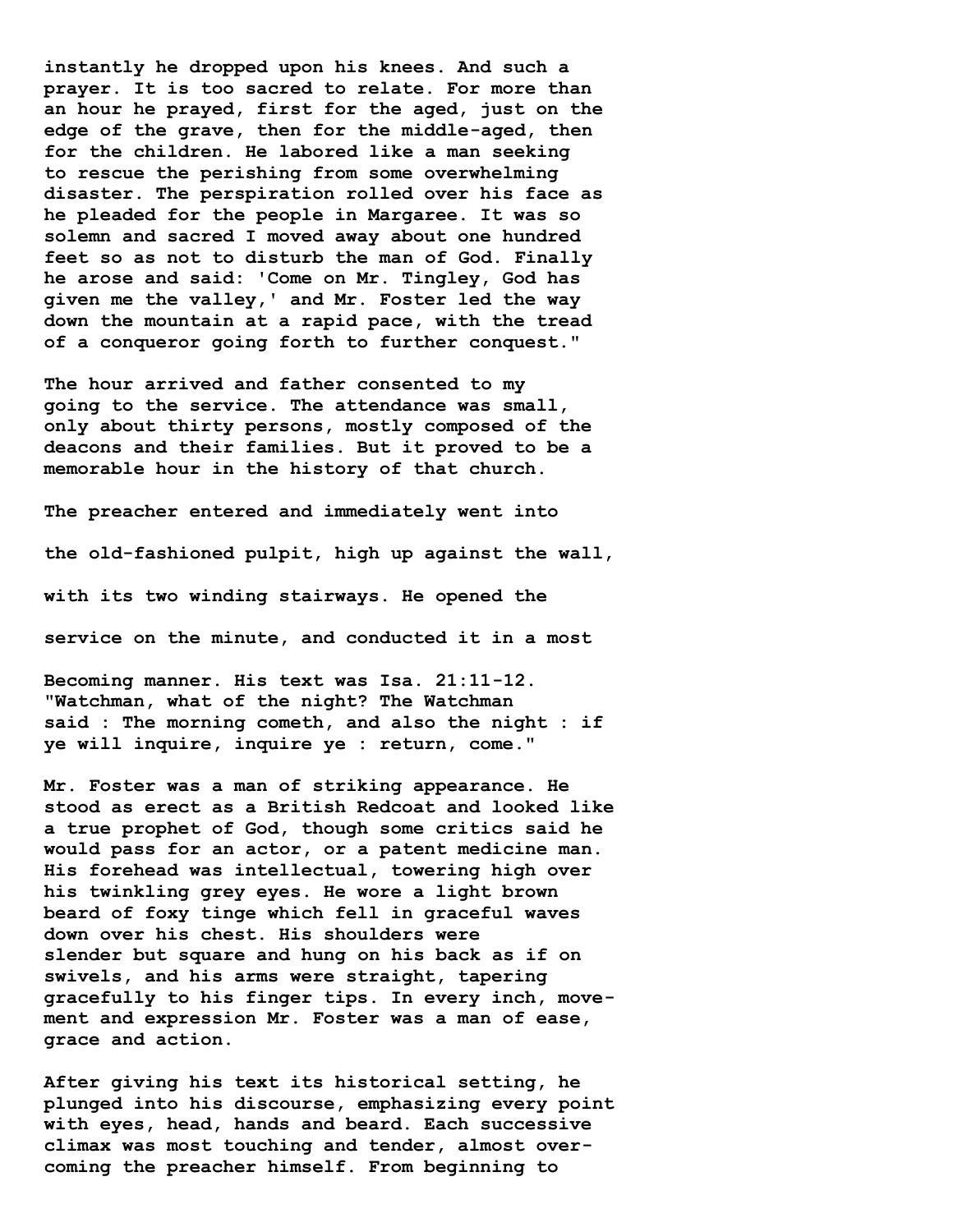**end his little audience was spell-bound.** 

**The crisis was over for Mr. Foster and the deacons for both were on trial that night and the problem was happily solved for the Baptist Church. The impression made was so unusual that the congregation walked quietly from the building without speaking a word, but they gathered in little knots outside to express to each other their delight over the sermon.** 

**On the following day, throughout the entire valley and glens far beyond, flashed the news regarding the wonderful preacher in the Baptist Church. On Tuesday evening many of the farmers left their grain in the fields and the chores undone in order to get to the church by seven o'clock to hear the new strange preacher who came uninvited. The church was crowded and curiosity Was on tip toe. Again the impression made was powerful. On Wednesday night many persons were unable to gain admission, and thus it continued for some weeks until the close of the revival.** 

**Mr. Foster was not in any sense a sensational preacher. His sermons were plain, Scriptural, evangelical and delivered in a passion for souls. Christ was the substance of every message. No one needed to advise him, as an old saint once counselled the writer, after hearing him preach when a student, "Brother, preach Jesus." Nothing I received in the seminary was more valuable than that pointed rebuke. It stuck and from that hour I resolved to make Christ the substance of my ministry, and this has been the secret of any success I may have had.** 

**On Thursday night, for the first time, an invitation was given to men and women to confess Jesus Christ by simply standing and speaking that which their hearts prompted. There was no mourner's bench nor after service, but there in the audience the people were asked to make their confessions. No such sight had ever before been seen in Margaree. There was, apparently, no excitement; the service was quiet and dignified; but it was evident that the power of God had laid hold on men's minds and hearts most marvelously. Many arose among whom were not a few of the most outstanding sinners in the community, and men of the greatest physical strength. The families were large in Cape Breton and in not a few cases whole households sons and daughters gave themselves to Jesus Christ.**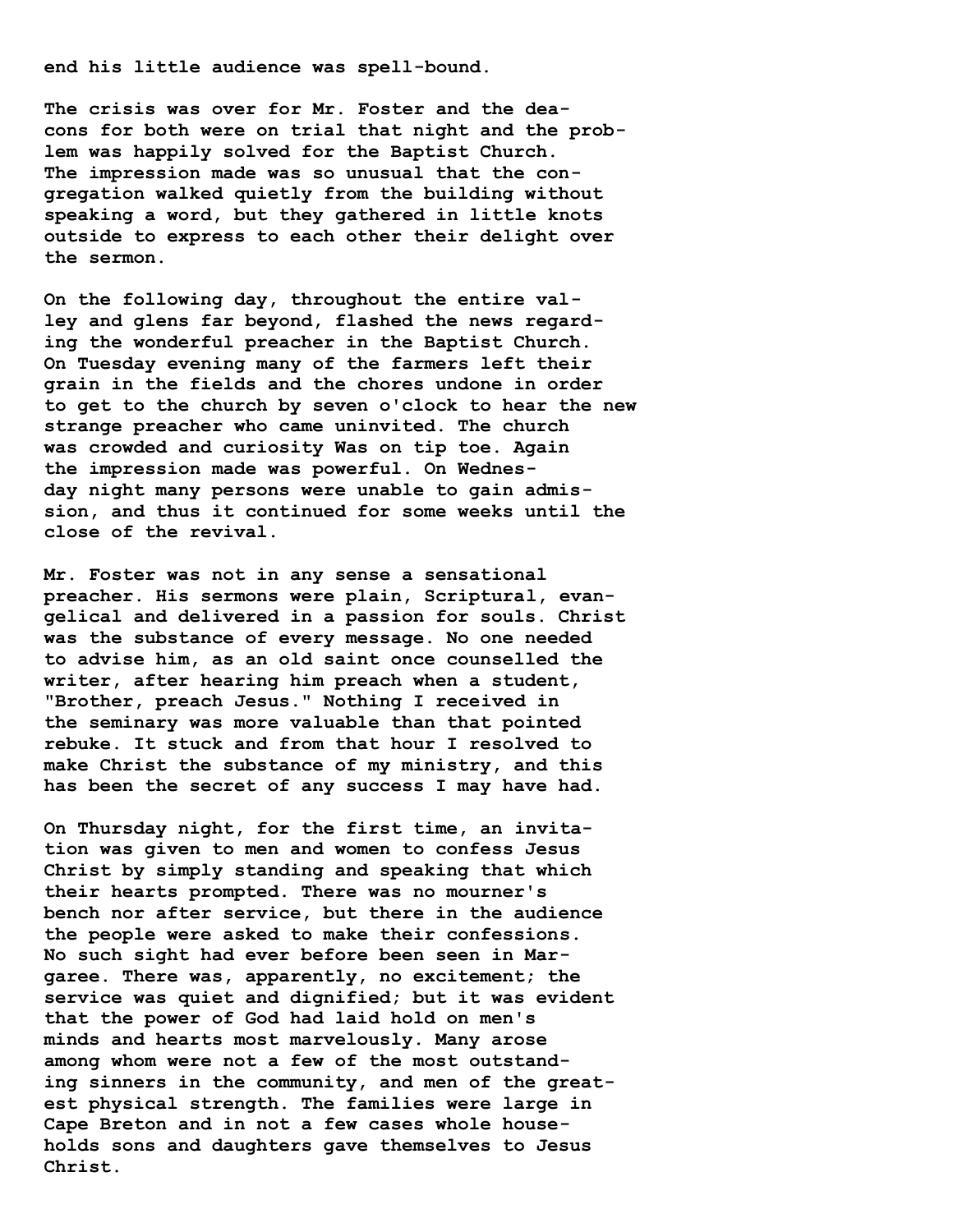**There was manifest in this and in one or two subsequent services a remarkable phenomenon. It was seen that about a dozen strong men, when they arose to ask for prayer completely lost their motive power and in some cases fell helplessly over the pews where they were sitting. A number of these at the close of the service had to be carried bodily out of the church and assisted to their homes. Moreover others, who when in the church did not thus manifest a lack of physical control, did lose their motive power when they reached the main road and had to be assisted to their destinations. In these cases the sense of sin was overmastering and they fell to the earth almost as helpless as dead.** 

**And during all this glorious operation of the Spirit of God there was a silence that was profound and glorious. Neither before nor after the service were men and women seen visiting or conversing in the usual manner. Not a few of the "seekers" were so dead in earnest over their salvation that for days they abandoned their work on the farms and, with Bible in hand, betook themselves to the woods or quiet pasture lands to meditate and pray. And nightly in the services some of these would announce the glad tidings, that they had "found Christ," or had "come into the light." The latter was the common phrase used to express conversion, and was quite expressive and true to the facts. There was heard at every service these words : "I have come into the light."** 

**But the "Foster revival," as it was called, was not confined to Margaree. Several male school teachers, natives of the valley, who had been teaching in neighboring settlements, some twelve miles distant, on hearing of the revival came under conviction of sin arid were converted without the aid of any preacher, but as a result of prayer and reading the Bible. These new converts held services in their own communities and thus the glad tidings of salvation spread far and wide.** 

**Mr. Foster served in the Baptist Church, then in the Congregational Church, then in several other communities in Big Baddeck, Whycocomagh, some twenty-five and forty miles distant, and everywhere he labored many were led to Jesus Christ.** 

**From among the converts in Margaree alone it has been said that seventeen young men went forth to study for the ministry.**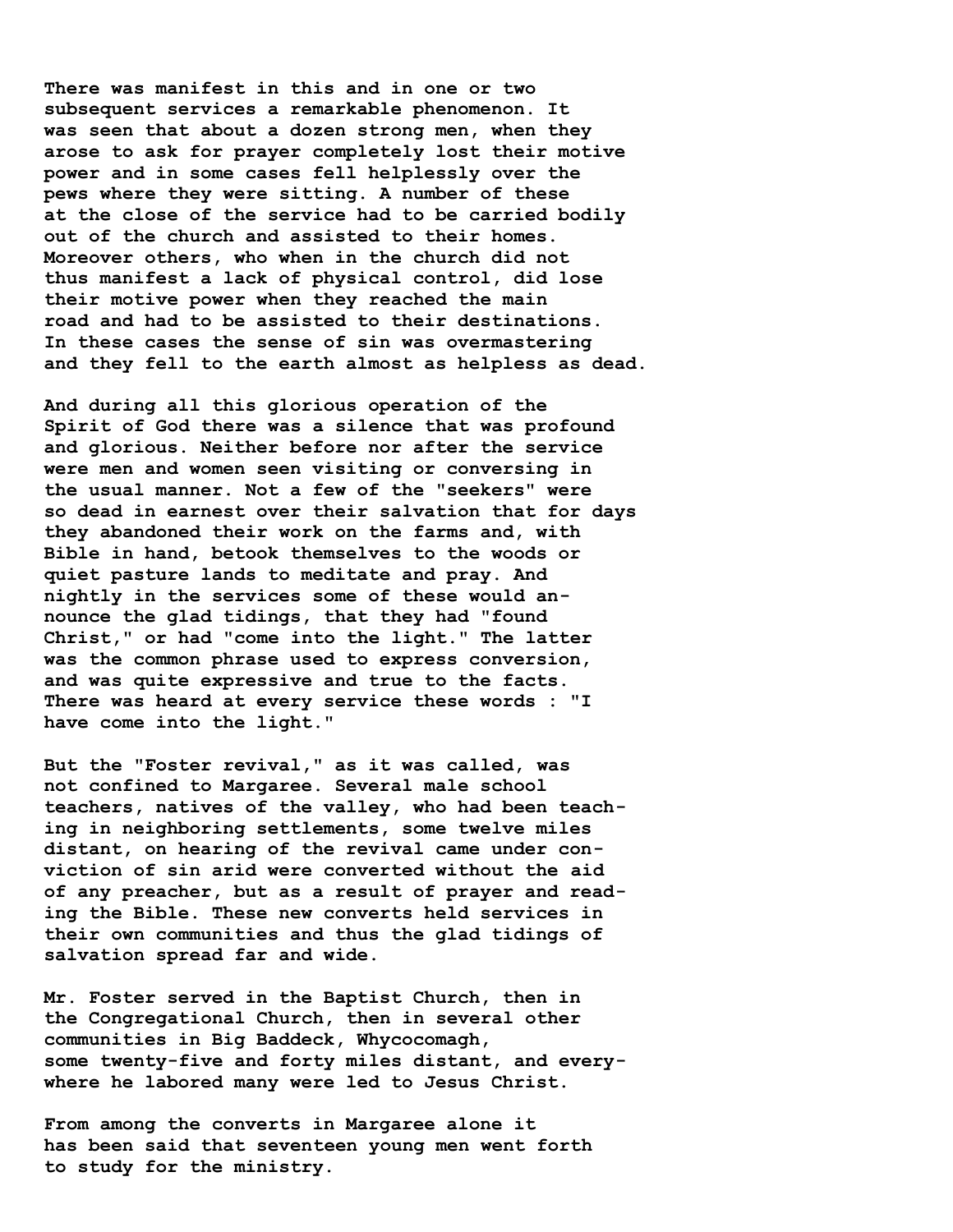**The Baptist Church gave a unanimous call to Mr. Foster to become their pastor and he accepted and remained with us for four years. That was the happiest and most prosperous period in the history of the Church.** 

**It was during these meetings that I made the great discovery of God in Christ as my personal Saviour. I shall attempt to describe it without exaggeration.** 

**In my early life, while I did not talk it, yet I was inclined to be skeptical, though at times I had a feeling that I should like to become a preacher. Prompted by this strange desire, I used to "play church" with my sisters and brothers on Sabbath afternoons, standing on a high chair with the family gathered around me for a congregation. I would announce a hymn, read a Scripture and then make a pretence at preaching. The performance was quite amusing to my audience, yet I did not think of it as funny, nor did I "play church" to make sport. I felt inclined to do this because of a strange desire to preach. Nevertheless I was inclined to be skeptical. What is the significance of this conduct before I was thirteen years old ? Did it show that God was shaping my life for future service as a minister in His Kingdom?** 

**"There is a Divinity that shapes our lives Rough hew them as we will."** 

**I knew nothing about religion, was not interested in family worship, often played "killing pig" behind the stove when father was praying, for which conduct he frequently administered a well deserved flogging. On one occasion, as a punishment for refusing to accompany my parents to church, my mother put me in a hot oven and kept me there until I promised to go. Swearing was my great sin, and during quarrels with my school chums I used to chase them through the woods cursing all the way. During one of these school wars I literally swore for a mile and thought nothing of it. And passing strange, mingled with all this deviltry I had a secret feeling that perhaps some day I would be a preacher. I was christened in my father's church before I experienced consciousness, and so far as I knew, or any one could see, this solemn service did not effect in any way a change in my young life. I was, however, like most of the boys I knew, irreligious, with my good and bad points always in evidence. And**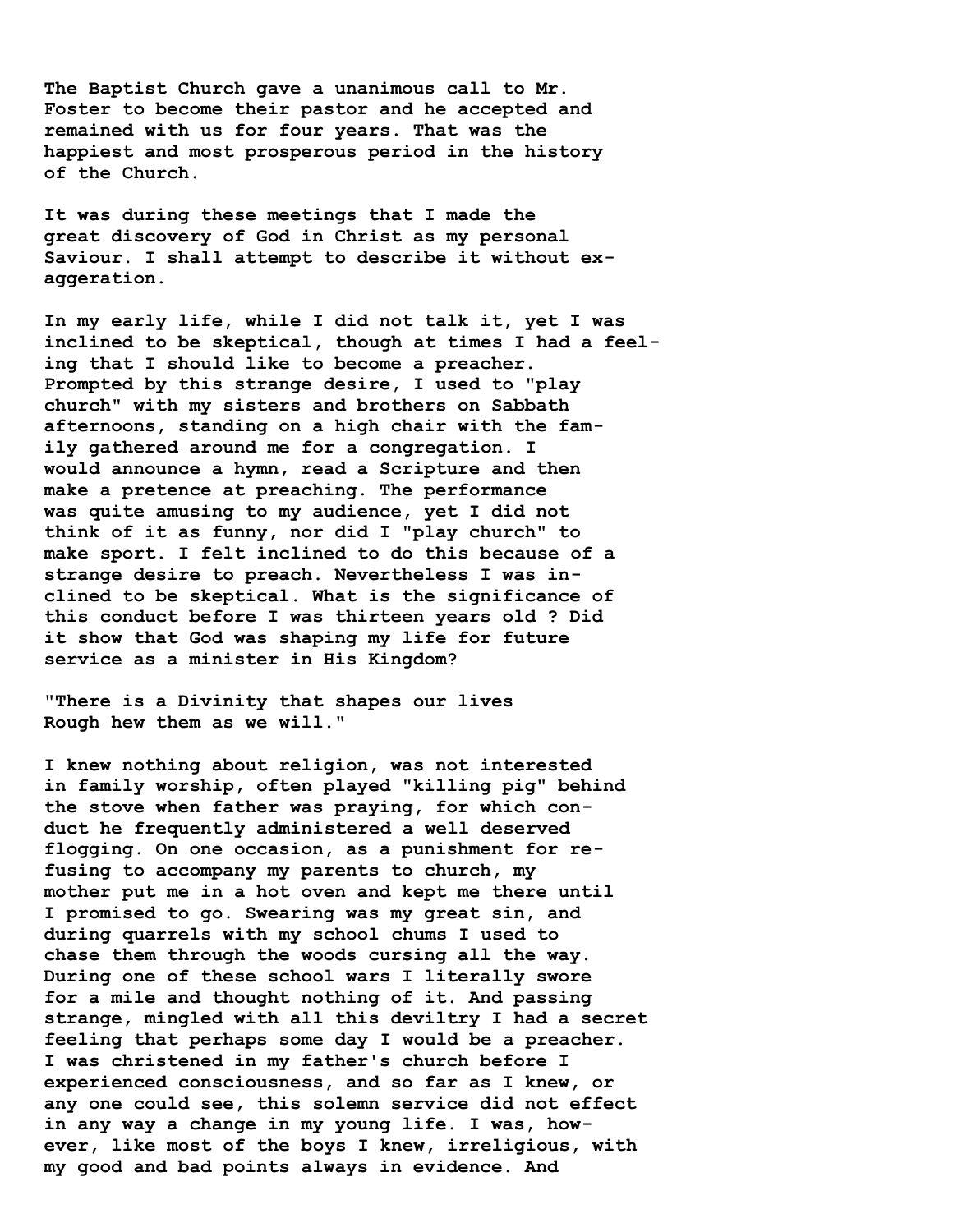**this was my state of mind during the first week of the revival. At one of those services, when unable to gain admission because of the crowd, I looked through the church window and made faces at some of the girls I saw inside, for which I was called before the preacher the next day and severely reprimanded. No, I was not religious. As father told me, and rightly, that I was "in my natural state," and, withal, was strongly inclined to be skeptical.** 

**During the second week of the revival I began to think earnestly on my relation to God. I was not excited or emotional, but began to reason thus : If all this is true and there is a God who sees and understands He must think of me only as a sinner.** 

**Several things impressed me powerfully during this revival :** 

**(1) The song and prayer services held by the converts on the country roads as they gathered in groups late in the night, after the church service was over. On the four or five principal country highways the singing could be heard for a considerable distance. I attended some of these services and heard young men pray who a few days before were as tough as any in the valley.** 

**(2) The prayer meetings that were held in a partly finished house, owned by Dan Carmichal, were most stirring. The converts felt loathe to go home at the close of the service in the church and so they gathered in this house to pray. They had no light except that furnished by a borrowed tallow candle. The two floors were laid and the roof was finished, also the stairway to the second floor. This house was literally packed with earnest souls, including the stairway on which I was sitting, with my feet hanging down over the edge just above the jam below in the hallway. It was while here, sitting in this precarious position, that I offered my first public prayer. The prayer was brief, for someone who was sitting on the same step moved a bit and the pressure pushed me off the stairway, down on those who were kneeling in the hall. But the service went on as if nothing had happened.** 

**(3) Another event which made a profound impression on me was the story told by two young men who were school teachers on the coast, down near the Cape North country, about sixty miles from Margaree. These teachers were serving in adjoining school sections. They knew nothing of**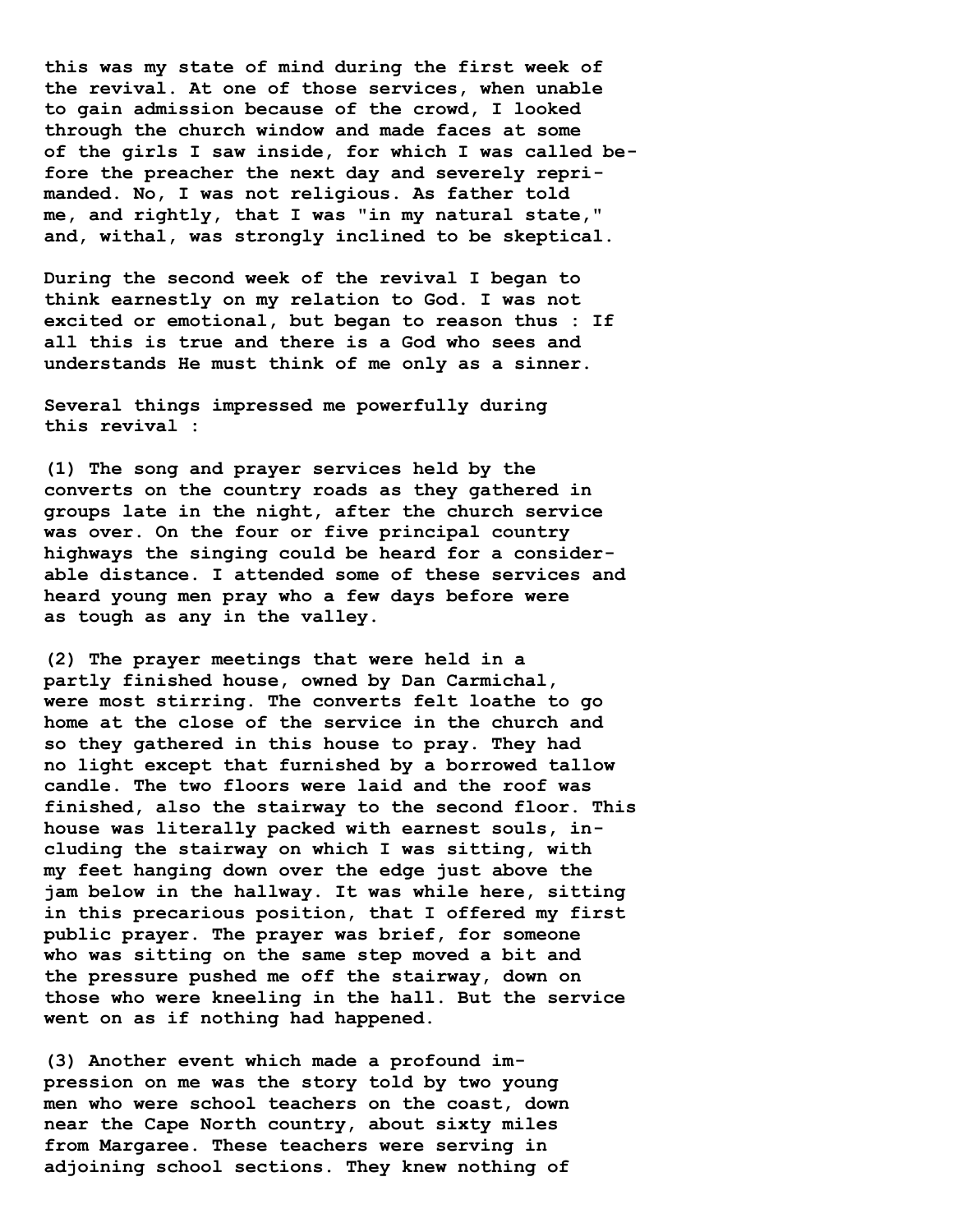**the mighty revival of religion in Margaree. But** 

**strange to say, they had become restless, so much so that they could not continue their work as teachers. Meeting frequently, they told each other of their strange feelings. They nad only begun the fall term a few weeks before, but they declared that they could not teach, and so informed the trustees of their respective schools. The trustees thought the teachers were homesick in that far away lonely part of the island and refused to grant them permission to abandon their work. However, they said they could not continue longer, so they started for their home in Margaree.** 

**It was a long journey by foot across the mountains of Cape Breton, but, finally, on reaching a French settlement on the coast of Margaree Harbour, on the west side of the island, they went into a farmer's house for dinner. On learning of their home in the Northeast valley of Margaree, their host said: "Have you heard of the revival of religion in Margaree?" "No," they replied. "Well, they have all gone crazy up there over religion," said the Frenchman.** 

**The boys arrived home and on that same night told their thrilling story to the congregation. They declared that they knew nothing of the revival, but that God had called them home, and there they yielded their lives to Christ. These two teachers returned to resume their work in their respective schools, but later they entered the Christian ministry.** 

**No psychology can explain this moral phenomenon. It was God at work in answer to prayer, and in this, as in many other events that, occurred in this revival, there was found unanswerable proof of the supernatural fact of Christianity and that God does communicate Himself to men.** 

**I attended all the services during the revival, but it was not until the second week that I decided to pray and seek salvation. I had a chum whose name let us say was Frank and nightly we went together to the services. I urged Frank to take a stand and confess Christ, but he always replied: "No, if you will, I will." I would nudge him in the ribs, boylike, with my elbow and say, "Go on, you are older than I. When you get up and confess Christ then I shall." Frank nudged back and said: "No, if you will then I will." Night after night the nudg-**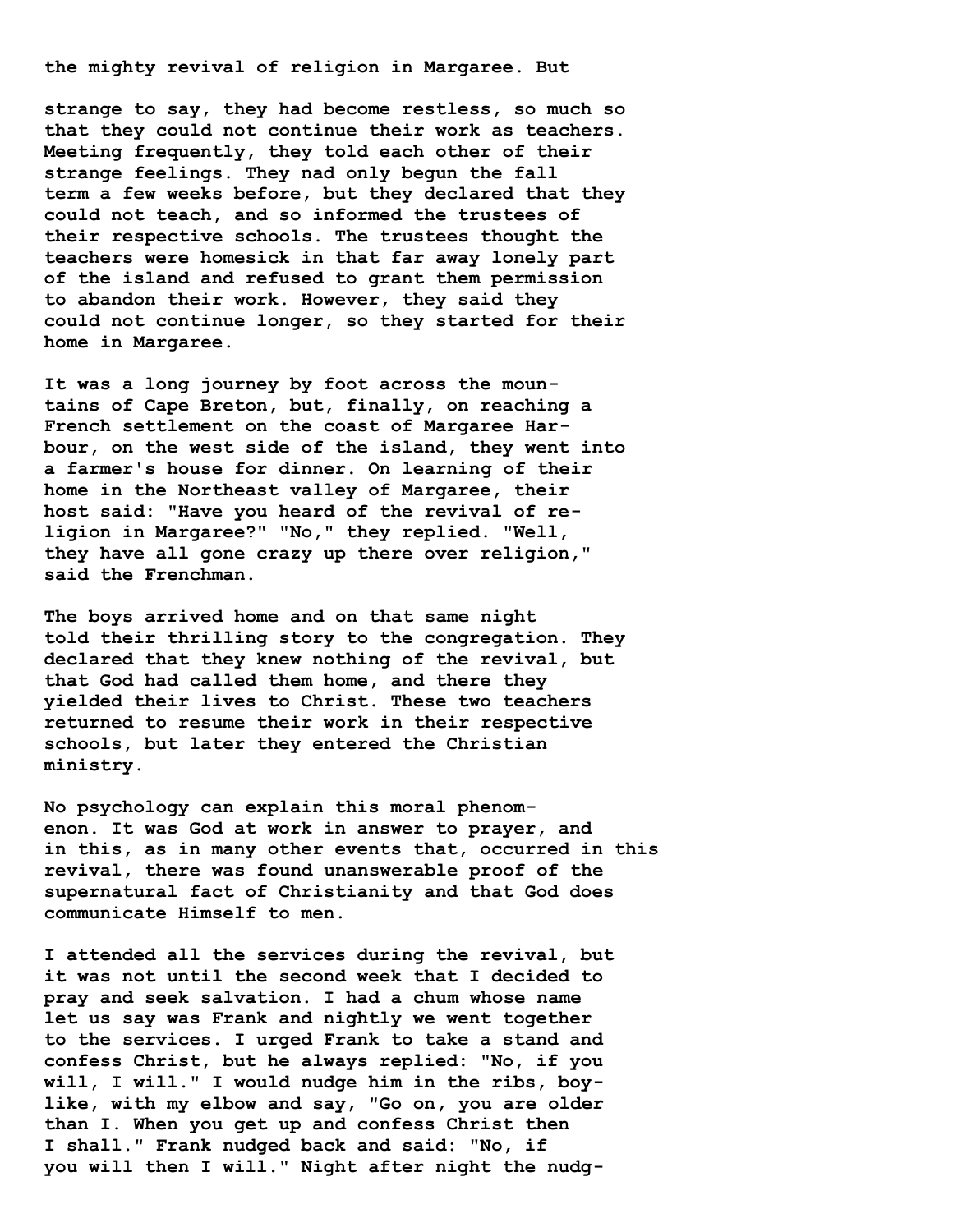**ing continued with the same result. Finally I decided that Frank was not in earnest and that I must take my stand alone.** 

**I spent much of the time, during the days of this week, digging potatoes in an obscure part of the old farm where I was unseen by the neighbors. It was a narrow wedge-like patch coming to a sharp point at one end and the rows of potatoes ran crosswise. I began to dig at the narrow point and at the completion of each row knelt down in the ground to pray for light and leading, promising God that if he would give me strength to confess His Son before men I should do so that night. Prayer was answered and that night without speaking a word to my chum I arose in the service and said : "Pray for me. I desire to know Jesus Christ." It was no easy cross to bear, nevertheless, in resuming my seat I felt much relieved. I believed that a good service was performed, that I had put myself in the way of blessing.** 

**Mr. Foster's text that night was : "For whosoever shall be ashamed of me and of my words in this adulterous and sinful generation, . . . the Son of man also shall be ashamed of him when He cometh in the glory of His Father with the holy angels." I knew I had done my duty, my best, so far so good, but I experienced no special change in my life. Converts had told of how they "came into the light," but I could give no such testimony.** 

**On returning to my home I left my chum at the wagon road and took a short cut across the backlands over a small footpath. It was one of the great nights in that northeastern clime. The milkmaid's path was in full bloom, the sky was ablaze and the myriads of stars seemed like gimlet holes in the sky to let the glory through.** 

**Coming along on the path to where a cherry tree lay across the way, I sat thereon, removed my homespun cap, and looking up I worshipped the good Creator for having made such a wonderfully beautiful world for men.** 

**I thanked God for His marvelous Universe and for, His goodness, but I had not "come into the light." What is that light of which I had heard so much in the revival? My worship, I fancy, was like that of a devout Jew, or Unitarian, or Mohammedan, or member of some secret society, who with the mind seek to worship the great Creator through**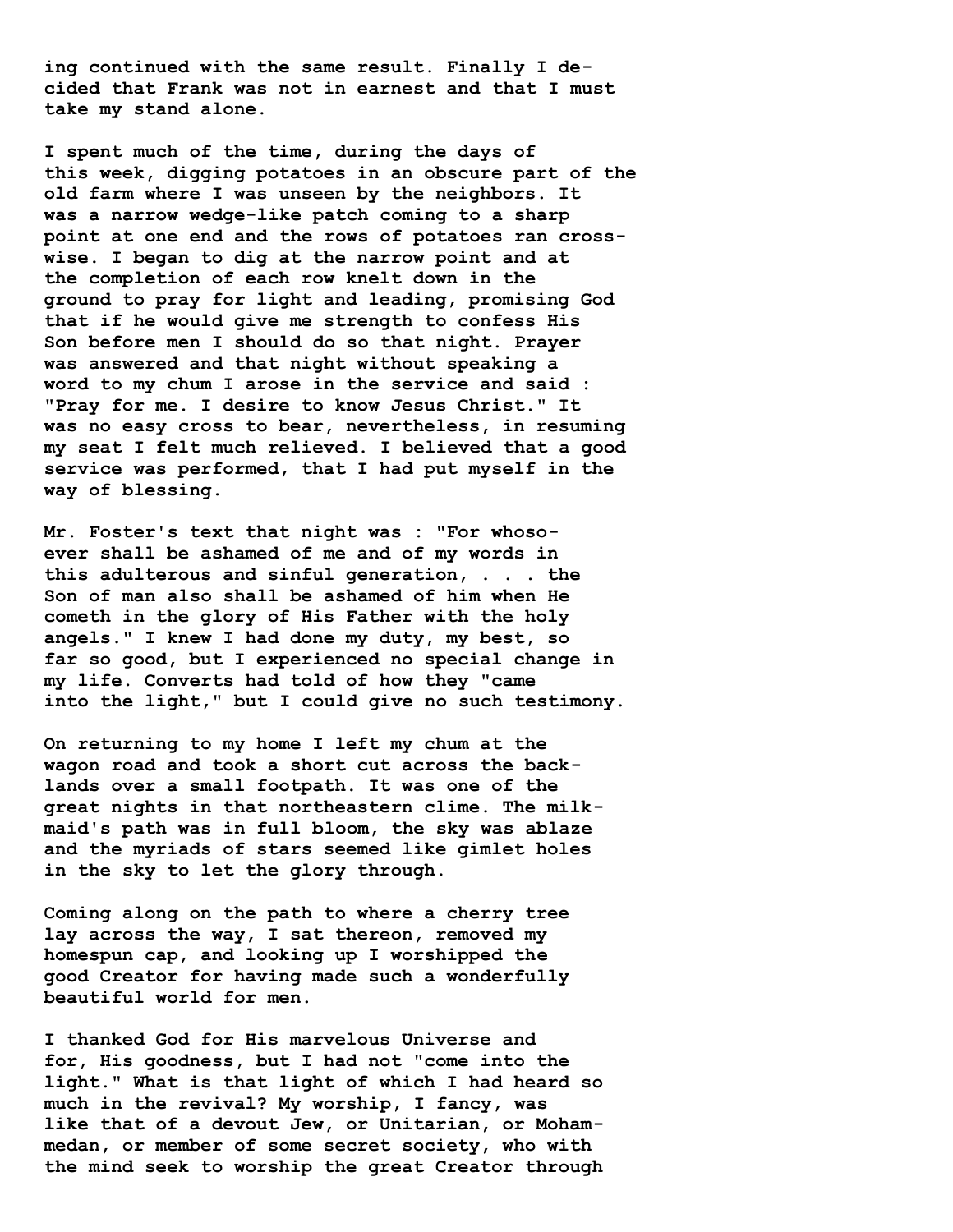**His works by the aid of those symbols which may suggest in some way the fact of God. I think I was in about the same attitude of mind and heart toward God as are many of those who in their churches worship by means of symbols or ritualism only.** 

**Though I did not feel that I was a great sinner, nevertheless, I had a consciousness of sin, and this was the thing from which I sought freedom. With an intellectual conception of God, I tried to thank Him for His goodness. But to me this was not salvation, for I had no sense of peace, no rest, no consciousness of freedom from sin. Someone has said that the greatest question that man can ask is : "How can a guilty man be just with God?" This was what I longed for to be right with God and to know this beyond a doubt.** 

**While sitting on the tree across the trail, my mind turned to Jesus Christ. I had now ceased praying. I was quietly meditating on Christ, and in this I thought of His Cross. I lay no claim to having had a special vision, but I did visualize Jesus in the long ago dying on the Cross, robed in blood and awful agony as He cried: "Father, forgive** 

**them It is finished." Christ was there on the** 

**Cross, as real to me as if I was present when He died. And with/this vision of Him I became aware for the first time of my unbelief, of the sin of not believing in Him who died as my Substitute, and instantly I cried aloud : "Lord, I believe !" As quick as the lightning flash there came a flood of peace, joy, full, satisfying, deep down at the bottom of my life, and I became as restful as the surface of a mountain pool. What was it? It was the voice of God in my soul giving me the new consciousness of forgiveness, salvation, free, full, complete, simply because I believed on Jesus Christ, as I was aided by the unseen Spirit to cast myself upon His finished work. Now I knew I was saved, "born from above," by the power of an endless life. I was completely satisfied. I know I met God, and I found Him, or better He found me at the Cross.** 

**I arose and went on my way singing as loudly as I could in the silent solemn hour of that glorious night :** 

**"There is a fountain filled with blood** 

**Drawn from Emmanuel's veins,**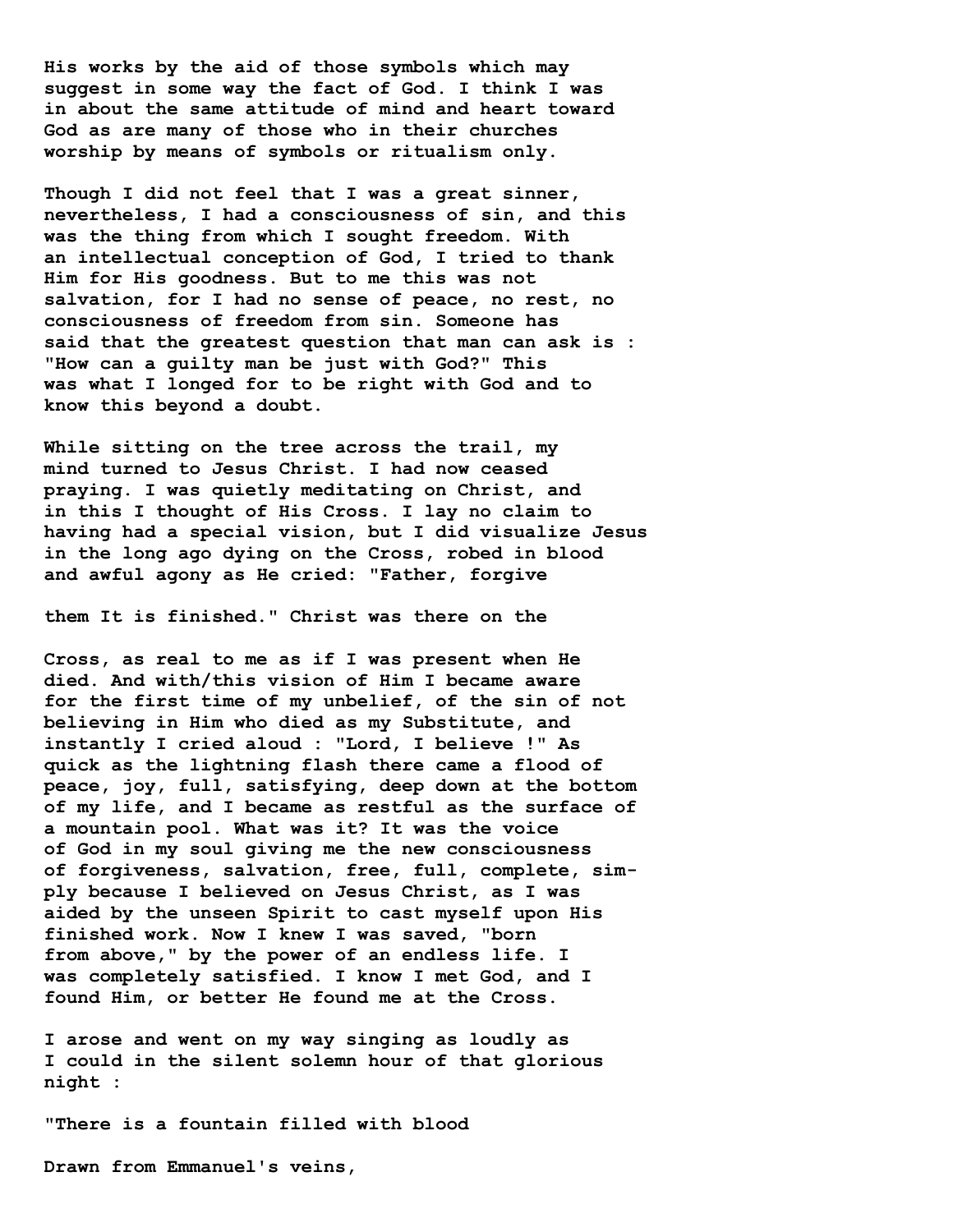**And sinners plunge beneath that flood, Lose all their guilty stains.** 

**"The dying thief rejoiced to see** 

**That fountain in his day, And there have I, as vile as he, Washed all my sins away.** 

**"E'er since by faith, I saw the stream** 

**Thy flowing wounds supply, Redeeming love has been my theme, And shall be till I die,** 

**"Then in a nobler sweeter song** 

**I'll sing Thy power to save, When this poor lisping stammering tongue Lies silent in the grave."** 

**On retiring that night I wondered whether I should awake on the following morning with the** 

## **58 A PARSON'S ADVENTURES**

**former feeling of indifference towards God. I feared that the rest of brain and nerves might effect a change in my spiritual enjoyment. But on the next morn the consciousness of God was as real as the night before, and instantly on rising I dropped upon my knees to pray. I was as changed in the morning as on the previous night, and this confirmed me in the conviction that my experience in the backlands could not have been a mere gush of emotion, self-hypnotism, or the effects of mind influence resulting from my nightly contact with the services. Formerly prayer was forced, now it is perfectly natural, easy, delightful, glorious a very conscious communion with God.** 

**Next to Jesus Christ whom I met on the footpath, I thought of Frank and wondered whether he would give himself to the Master as I did. When Mr. Foster preached the final sermon in the revival from the text : "The harvest is passed, the summer is ended, and ye are not saved," Frank who was present was still rejecting God's call.** 

**Time flew on at rapid pace. Frank, like hundreds of other young men, left Cape Breton for the**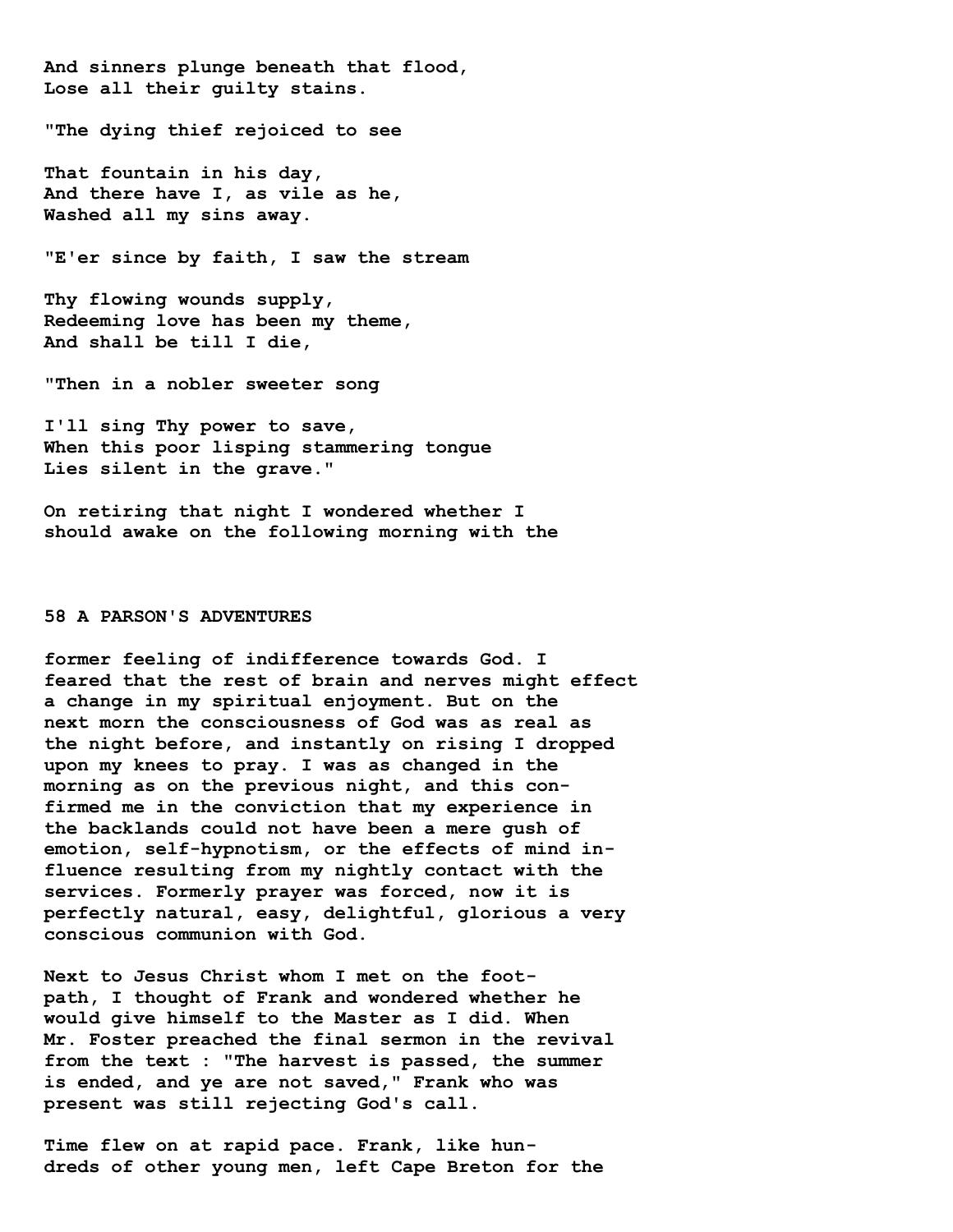**West. The last I had heard of him he was shot dead in the barroom of a small hotel which he was conducting, and his remains were buried just outside the place where the dear fellow met his tragic end. When I heard of the sad death of this most promising young life, for Frank was one of the popular and beloved of the youth of Margaree, my thoughts went back to that hour of momentous decision in the Baptist Church when I accepted and poor Frank rejected the invitation to become a follower of Christ. Here came the parting in the way. It seemed a very simple thing for a mere lad, only thirteen years of age, to take a stand for Christ in a religious service, nevertheless that act decided my future life and destiny, for it was the beginning of my acquaintance with God.** 

**Such a decision on the part of children is often looked upon as of no special value. "Don't excite the children. Don't let them go to these revival services. It is only emotion and dangerous to the normal development of the young life. Revivals create false ideas regarding religion, therefore keep the boys and girls away from them."** 

**Perhaps the reader has heard such counsel given, possibly by parents who refuse to permit their children to attend special gospel services. But the little children understand what they are doing; they are usually more normal and true in their desire to know Jesus Christ and follow Him than are full grown folks.** 

**"Youth is the time to serve the Lord The time to insure that great reward."** 

**Let the children plunge out into the deep sea of God's love and know those rich soul experiences before their hearts become hardened by unbelief and sin.** 

**Yes, that was the most momentous act of my life, simple though it seemed to be, when I publicly con-**

**fessed to a desire to know and follow the Lord Jesus Christ. Would that I had the power to impress upon those who may read these pages the rich rewards that result from helping boys and girls to a definite decision for the Master. Frank was as worthy, yea I often thought more worthy than I,**